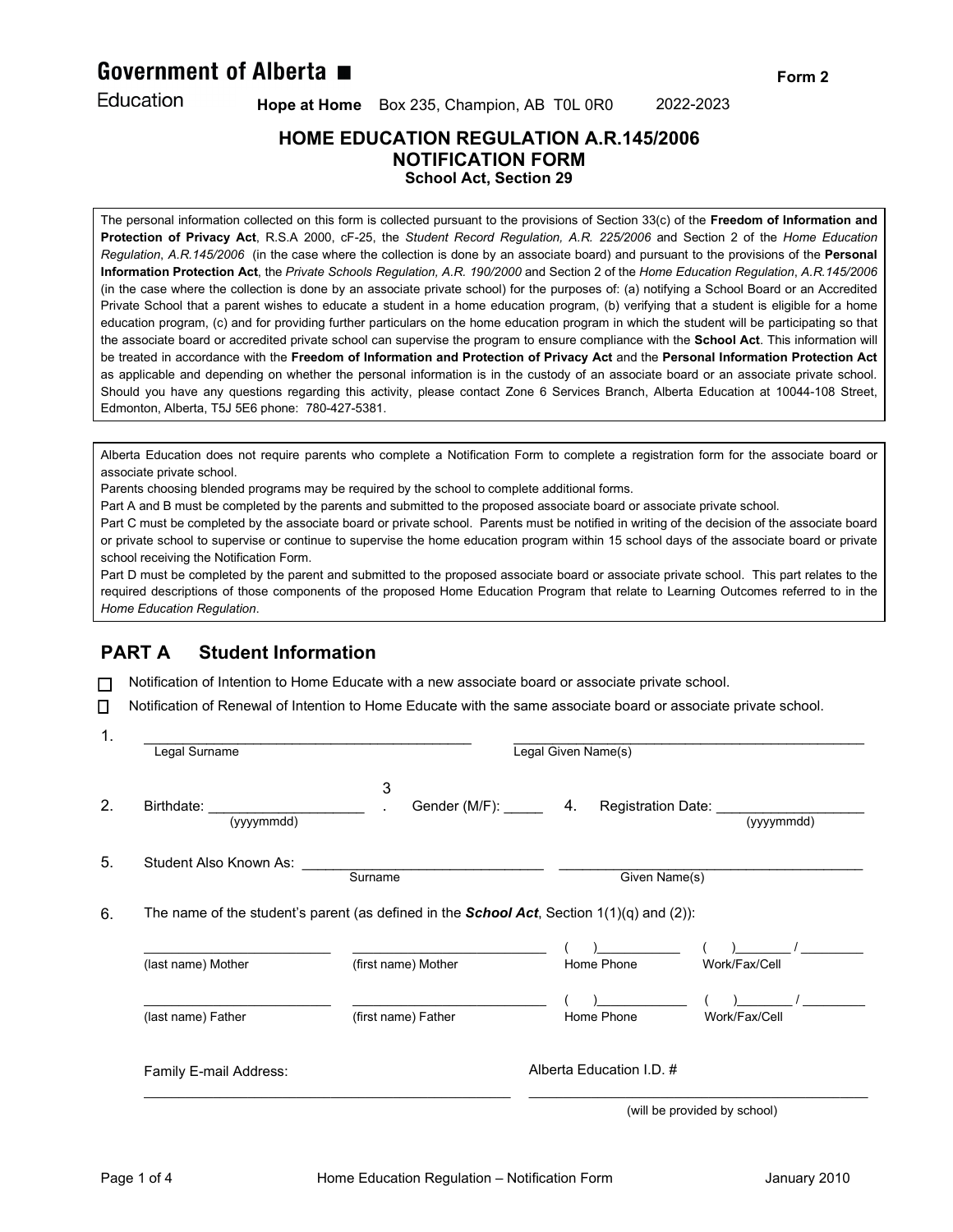7. The address and telephone number of the student: (mailing address)

| Street address or PO Box Number                                                                                                                                                                                                                                                                                                                                                                                                                                                                                                                                                          |                                   | (Area code) Telephone number |              |
|------------------------------------------------------------------------------------------------------------------------------------------------------------------------------------------------------------------------------------------------------------------------------------------------------------------------------------------------------------------------------------------------------------------------------------------------------------------------------------------------------------------------------------------------------------------------------------------|-----------------------------------|------------------------------|--------------|
| Community                                                                                                                                                                                                                                                                                                                                                                                                                                                                                                                                                                                | Province                          | Postal Code                  |              |
| The address and telephone number of the parent (if different from the student's):                                                                                                                                                                                                                                                                                                                                                                                                                                                                                                        |                                   |                              |              |
| Street address or legal description                                                                                                                                                                                                                                                                                                                                                                                                                                                                                                                                                      |                                   | (Area code) Telephone number |              |
| Community                                                                                                                                                                                                                                                                                                                                                                                                                                                                                                                                                                                | Province                          | Postal Code                  |              |
| The address where the education program is to be conducted (if different from the above):                                                                                                                                                                                                                                                                                                                                                                                                                                                                                                |                                   |                              |              |
| Street address or legal description                                                                                                                                                                                                                                                                                                                                                                                                                                                                                                                                                      |                                   | (Area code) Telephone number |              |
| Community                                                                                                                                                                                                                                                                                                                                                                                                                                                                                                                                                                                | Province                          | Postal Code                  |              |
| The citizenship of the student and, if the student is not a Canadian citizen, the type of visa or other document by<br>which the student is lawfully admitted to Canada for permanent or temporary residence, and the expiry date of that<br>visa or other document:                                                                                                                                                                                                                                                                                                                     |                                   |                              |              |
|                                                                                                                                                                                                                                                                                                                                                                                                                                                                                                                                                                                          |                                   |                              |              |
|                                                                                                                                                                                                                                                                                                                                                                                                                                                                                                                                                                                          |                                   |                              |              |
| Education program and name of school or name of associate board or associate private school for the previous                                                                                                                                                                                                                                                                                                                                                                                                                                                                             |                                   |                              |              |
| Is assistance required in preparing the home education program plan? (Check one)                                                                                                                                                                                                                                                                                                                                                                                                                                                                                                         |                                   | Yes                          | No           |
| Provide the name of the person(s) providing the home education program or instructing the home education                                                                                                                                                                                                                                                                                                                                                                                                                                                                                 |                                   |                              |              |
| a) For associate school boards - please see note below:                                                                                                                                                                                                                                                                                                                                                                                                                                                                                                                                  |                                   |                              |              |
| If you wish to declare that you are an Aboriginal person, please specify:<br>$\Box$ Status Indian/First Nations                                                                                                                                                                                                                                                                                                                                                                                                                                                                          | □ Non-Status Indian/First Nations | $\Box$ Métis                 | $\Box$ Inuit |
| Alberta Education is collecting this personal information pursuant to section 33(c) of the Freedom of Information and<br>Protection of Privacy (FOIP) Act as the information relates directly to and is necessary to meet its mandate and<br>responsibilities to measure system effectiveness over time and develop policies, programs and services to improve<br>Aboriginal learner success. Alberta school boards are also collecting this information pursuant to the same section in<br>conjunction with section 2(1)(t) of the Student Record Regulation and for the same purposes. |                                   |                              |              |
| For further information or if you have questions regarding the collection activity, please contact the office of the<br>Director, Aboriginal Policy, Policy Sector, Strategic Services Division, Alberta Education, 10155-102 Street,<br>Edmonton AB, T5J 4L5, (780) 427-8501. If you have questions regarding the collection activity by your school<br>board, please contact the School Board Superintendent.                                                                                                                                                                          |                                   |                              |              |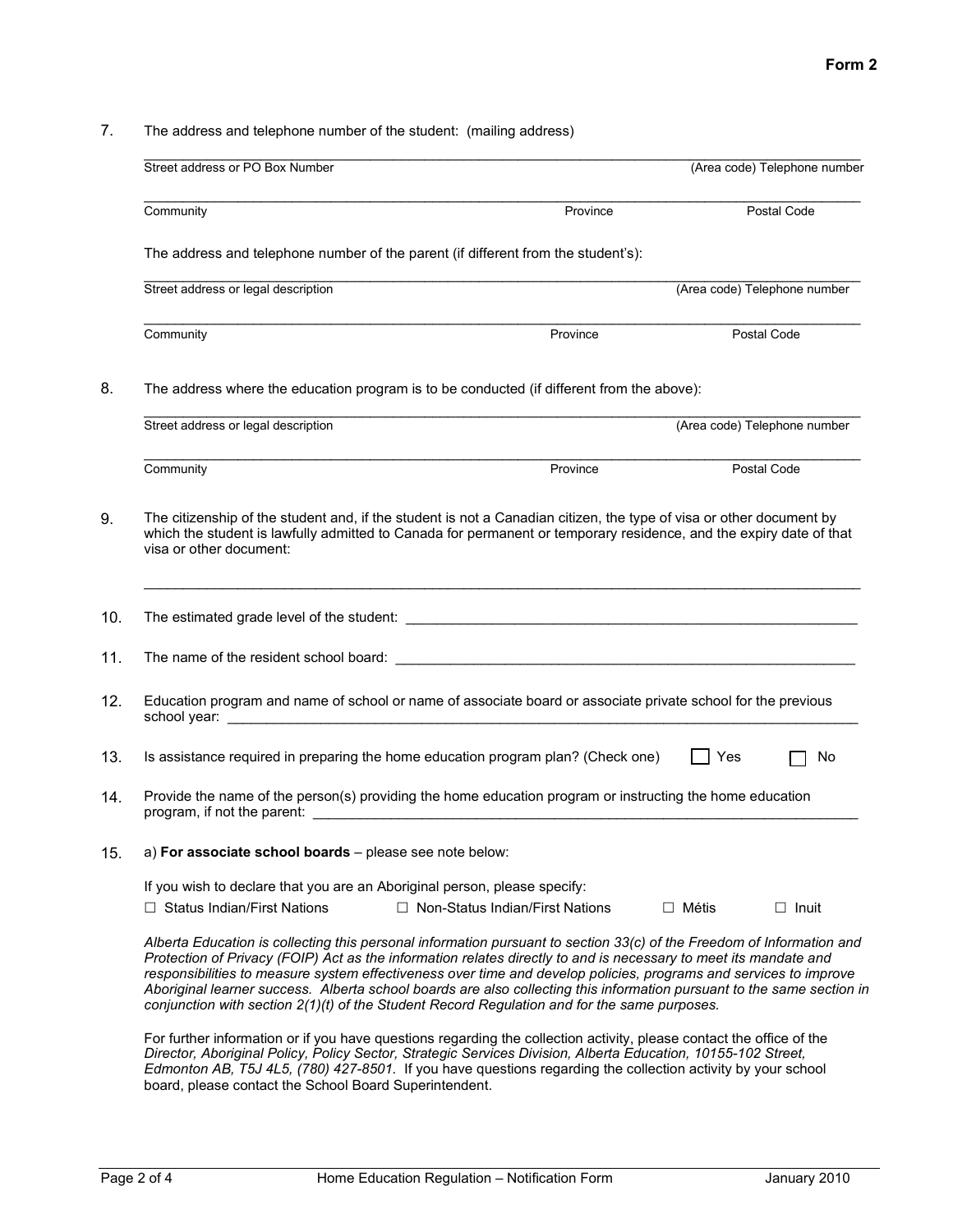b) **For associate private schools (if private school is a Level 2 Accredited Funded Private School)** – please see note below:

If you wish to declare that you are an Aboriginal person, please specify:

| $\Box$ Status Indian/First Nations | $\Box$ Non- |
|------------------------------------|-------------|
|                                    |             |

-Status Indian/First Nations  $\Box$  Métis  $\Box$  Inuit

*Alberta Education is collecting this personal information pursuant to section 33(c) of the Freedom of Information and Protection of Privacy Act (FOIP Act) as the information relates directly to and is necessary to meet its mandate and responsibilities to measure system effectiveness over time and develop policies, programs and services to improve Aboriginal learner success.*

*Pursuant to section 13 and 14 of the Personal Information Protection Act (PIPA), Level 2 accredited private schools in Alberta are collecting this information in order to develop policies, programs and services to improve Aboriginal learner success.*

For further information or if you have questions regarding the collection activity by Alberta Education, please contact the office of the Director, Aboriginal Policy, Strategic Services Division, Alberta Education, 10155-102 Street, Edmonton AB, T5J 4L5, (780) 427-8501. If you have questions regarding the collection activity by the school, please contact the school principal.

#### 16. Section 23 Francophone Education Eligibility Declaration

| *To be         | Section 2 (1) of the Student Record Regulation states that:                                               |
|----------------|-----------------------------------------------------------------------------------------------------------|
| completed only | The student record of a student must contain all information affecting the decisions made about the       |
| if associate   | education of the student that is collected or maintained by a board, regardless of the manner in which it |
| board is       | is maintained or stored including                                                                         |
| supervising    | (s) if the parent of a student is eligible to have the student taught in the French language pursuant to  |
| Home           | section 23 of the Canadian Charter of Rights and Freedoms, a notation to indicate that and a notation to  |
| Education      | indicate whether the parent wishes to exercise that right.                                                |

Pursuant to Section 23 of the *Canadian Charter of Rights and Freedoms*:

Citizens of Canada

- whose first language learned and still understood is French; or
- who have received their primary school instruction in Canada in French have the right to have their children receive primary and secondary instruction in French; or
- of whom any child has received or is receiving primary or secondary school instruction in French in Canada, have the right to have all their children receive primary and secondary school instruction in the same language.

In Alberta, parents can only exercise this right by enrolling their child in a French first language (Francophone) program offered by a Francophone Regional authority.

| Α. |            |      | According to the criteria above as set out in the Canadian Charter of Rights and Freedoms, are you eligible to have your child receive a<br>French first language (Francophone) education? (Please place an X in the appropriate box.) |
|----|------------|------|----------------------------------------------------------------------------------------------------------------------------------------------------------------------------------------------------------------------------------------|
|    | $\Box$ Yes | ⊤ No | $\Box$ Do not know                                                                                                                                                                                                                     |

B. If yes, do you wish to exercise your right to have your child receive a French first language (Francophone) education?<br>  $\Box$  Yes  $\Box$  No  $\neg$  Yes

### **PART B Declaration by Parent**

 $I/We$ , the parent(s) of the student, declare to the best of my/our knowledge that the home education program and the activities selected for the home education program will enable the student (check as applicable):

to achieve the outcomes contained in the Alberta Programs of Study.

 to achieve the outcomes contained in the Schedule included in the *Home Education Regulation*.  $\overline{V}$ 

In addition, I/We understand and agree that the instruction and evaluation of my/our child's progress is my/our responsibility and that the associate board or private school will supervise and evaluate my/our child's progress in accordance with the *Home Education Regulation*.